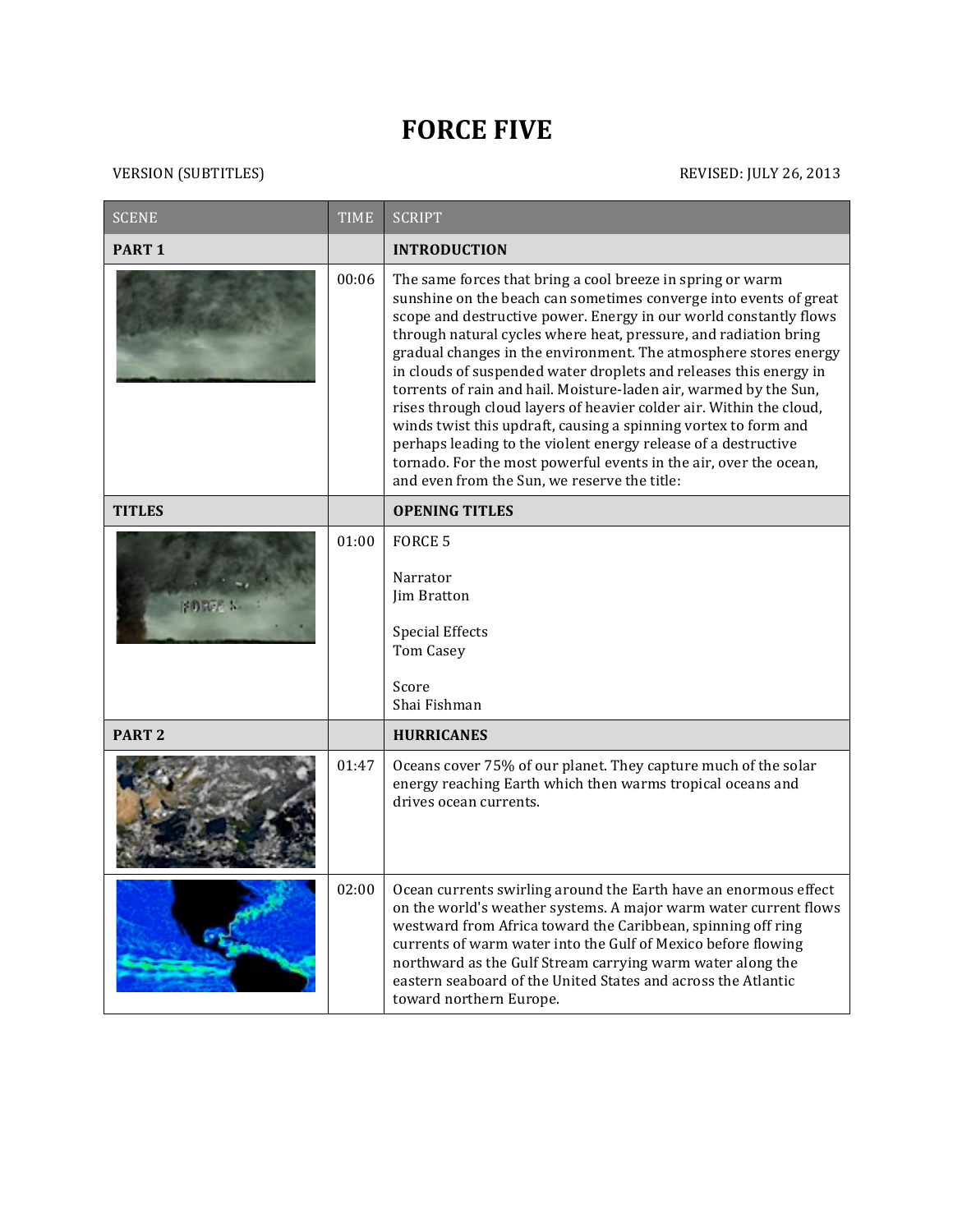| 02:27 | Temperature differences in the ocean throughout the year drive<br>these currents. In the late summer, warm equatorial waters, shown<br>in red, fuel storms that move westward across the Atlantic Ocean<br>and grow into one of the largest forms of extreme weather, the<br>hurricane.                                                                                                                                                                                                         |
|-------|-------------------------------------------------------------------------------------------------------------------------------------------------------------------------------------------------------------------------------------------------------------------------------------------------------------------------------------------------------------------------------------------------------------------------------------------------------------------------------------------------|
| 02:46 | 2005 saw more of these tropical storms in the Atlantic Basin than<br>any year on record, with 28 storms including 4 hurricanes with<br>winds of 250 kilometers per hour, classifying them as Force 5<br>storms.                                                                                                                                                                                                                                                                                 |
| 03:04 | By early July, tropical storms Arlene, Bret, and Cindy had formed<br>and made landfall. Hurricane Dennis followed, feeding on the<br>ocean's heat energy and leaving a blue trail of cool water in the<br>Gulf.                                                                                                                                                                                                                                                                                 |
| 03:18 | Emily, first of the Force 5 storms, provided little cooling for the<br>superheated Gulf of Mexico. Tropical storms Franklin, Gurt, and<br>Harvey never reached hurricane strength or threatened land. While<br>they were moving north, Irene formed off the coast of Africa and<br>headed west ultimately caught by the same steering currents as<br>Franklin and Harvey.                                                                                                                       |
| 03:49 | Meanwhile the Gulf was growing warmer and warmer, shown in<br>deep red hues. Soon a monster storm formed north of Cuba and<br>headed for the superheated waters. Hurricane Katrina drew<br>enough energy from the ocean to become a Force 5 killer aimed for<br>New Orleans.                                                                                                                                                                                                                    |
| 04:13 | Four hurricanes followed, turning harmlessly into the Atlantic<br>while the gulf grew ever warmer. Soon the season's third Force 5<br>hurricane, Rita, followed the path of Katrina, using the Gulf's<br>energy to grow into an enormous storm, headed for east Texas.                                                                                                                                                                                                                          |
| 04:34 | But the warm ocean of 2005 could fuel even more storms. The<br>paths of Stan and Tammy were short, providing little time for them<br>to strengthen, but, perhaps, setting the stage for Wilma, the fourth<br>and strongest of the Force 5 Hurricanes, Wilma had the lowest<br>central pressure of any hurricane as it battered Yucatan and then<br>headed for Florida and the open Atlantic. Six more storms followed,<br>producing the longest and most intense hurricane season on<br>record. |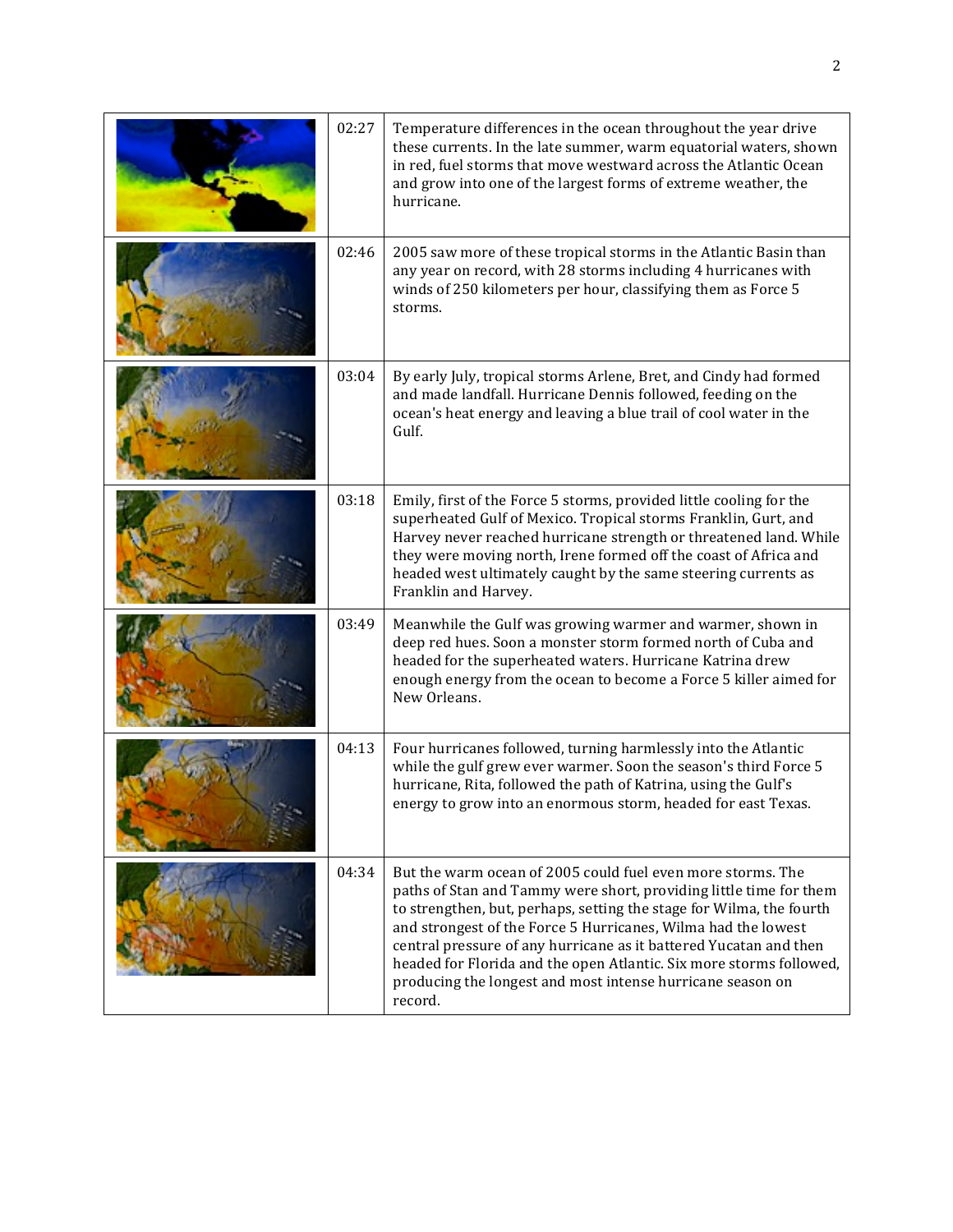| 05:12 | As devastating as 2005 was, it pales in comparison to September<br>8th, 1900 in Galveston Texas. Galveston was the bustling port city<br>importing goods to the entire Southwestern United States. It was<br>the financial center of Texas, with a population of over 37,000<br>including many recent immigrants, with very little hurricane<br>experience.                                                      |
|-------|------------------------------------------------------------------------------------------------------------------------------------------------------------------------------------------------------------------------------------------------------------------------------------------------------------------------------------------------------------------------------------------------------------------|
| 05:36 | Unknown to the residents and even the staff of the Weather<br>Bureau, a powerful hurricane was churning in the Gulf of Mexico,<br>moving slowly westward in the Gulf's superheated waters, building<br>its power and size to become an incredible monster.                                                                                                                                                       |
| 05:51 | At dawn high slow swells rolled onto the beach, but the weather<br>bureau had received no warnings of a hurricane nearby and failed<br>to recognize this sign of the approaching storm. By midmorning<br>rain started to fall. The hurricane was only 50 miles off shore<br>pushing huge waves against the coastline. Water began flowing<br>into low-lying streets. Kids played in the water and children sang. |
| 06:21 | By noon, gale force winds and mammoth waves covered the bridge<br>to the mainland and crushed bathhouses on the beach. By 2:30 the<br>weather bureau finally raised the hurricane flag, but it was much<br>too late for the island's residents who had no place to go.                                                                                                                                           |
| 06:44 | The city had no power, no communications, and no bridges to<br>safety. Its residents were all alone.                                                                                                                                                                                                                                                                                                             |
| 06:58 | Just after 6 pm, the storm surge hit its peak. The sea rose 4 feet in 4<br>seconds. Houses collapsed, corpses littered the water, and<br>survivors clung to floating debris through the drenching rain,<br>howling wind, and total darkness.                                                                                                                                                                     |
| 07:20 | Sunday, September 9th, brought a brilliant sunrise with a clear blue<br>sky and a tranquil Gulf of Mexico. But Galveston lay in ruins.<br>Survivors could hear cries of people buried too deep to be saved.<br>The dead were everywhere ñ over 6,000 had perished. Bodies were<br>burned where they were found and funeral pyres glowed all over<br>the island.                                                  |
| 07:46 | Thomas Edison sent his latest invention, the movie camera, to<br>document the destruction. Clara Barton of the Red Cross arrived<br>and focused national attention on the disaster. Many people left the<br>island. But others stayed to rebuild and create a sea wall so a<br>hurricane could never destroy their city again.                                                                                   |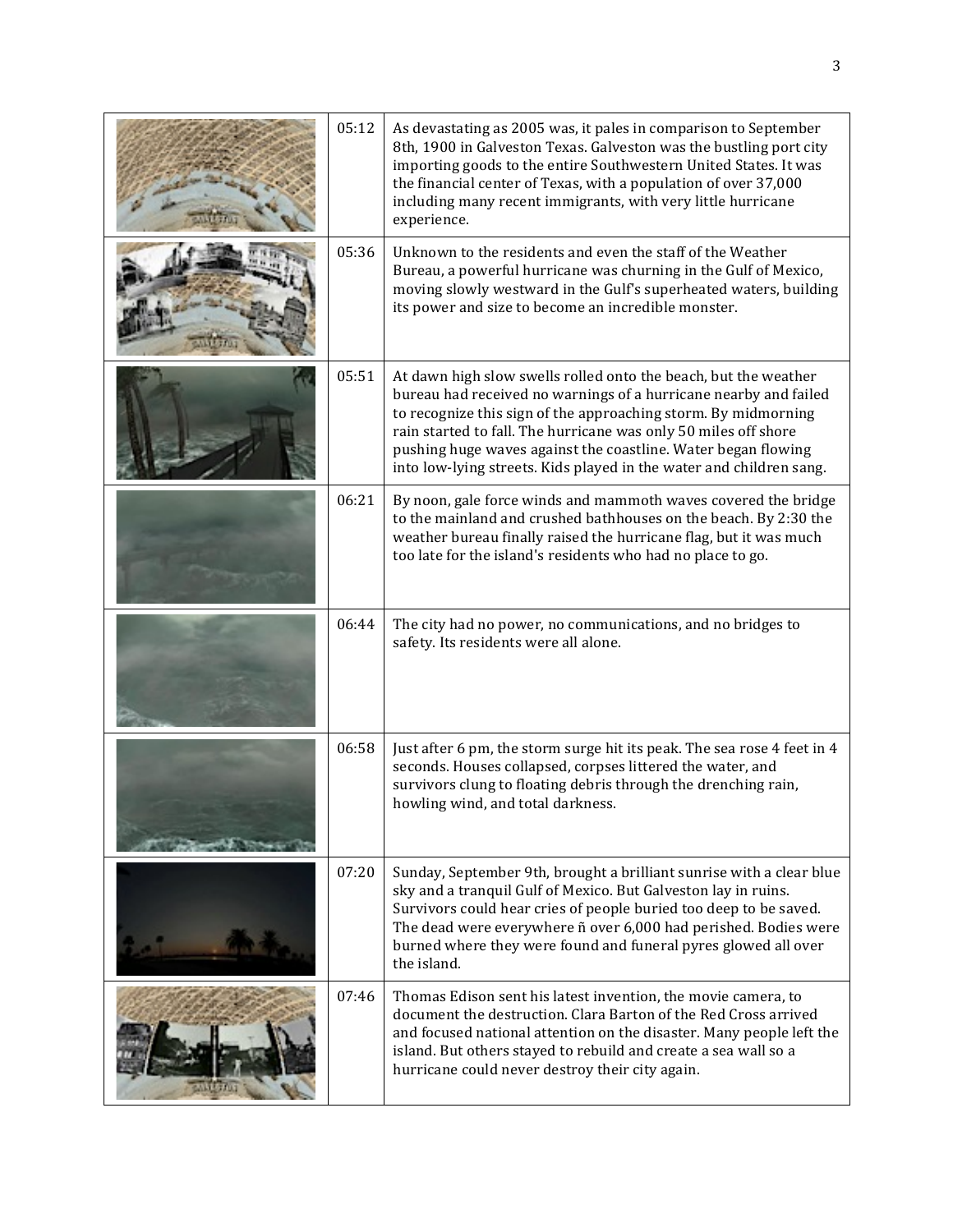| 08:07 | In 2008, Galveston faced another great storm, Hurricane Ike, one of<br>the largest hurricanes ever observed in the Atlantic basin. But now<br>there were satellites and aircraft to fly through the storm.                                                                                                                                                                                                                            |
|-------|---------------------------------------------------------------------------------------------------------------------------------------------------------------------------------------------------------------------------------------------------------------------------------------------------------------------------------------------------------------------------------------------------------------------------------------|
| 08:25 | Deafened by the engines' roar, pilots calmly flew the plane toward<br>the eye wall. A gray cloud loomed 50,000 feet into the sky, and the<br>plane was roaring into it.                                                                                                                                                                                                                                                               |
| 08:36 | These hurricane scouts had to cross the gigantic storm to measure<br>its size and power. The eye wall buffeted the plane with howling<br>winds, blinding rain, violent updrafts and downdrafts.                                                                                                                                                                                                                                       |
| 08:49 | Ten thousand feet below, warm Gulf waters nourished the growing<br>storm.                                                                                                                                                                                                                                                                                                                                                             |
| 08:54 | Using forward particle sampling probes, the plane gathered data on<br>wind speed, barometric pressure and temperature.                                                                                                                                                                                                                                                                                                                |
| 09:02 | A hurricane hunter plane resembles a high-tech lab. Metal grids on<br>the floor offer secure places to stash equipment, wires snake<br>everywhere, and the armless seats offer little to grab onto when<br>the plane starts bucking and tilting in the storm. Storms are most<br>dangerous as they build or break apart when a potentially deadly<br>microburst of wind and huge up-drafts and down-drafts can<br>threaten the plane. |
| 09:36 | The flight director, a meteorologist, monitored the storm while on<br>board the plane. This plane and crew were on a critical mission to<br>provide information that satellites and radar can't collect, with<br>instruments and probes controlled on site by a human eye and<br>brain.                                                                                                                                               |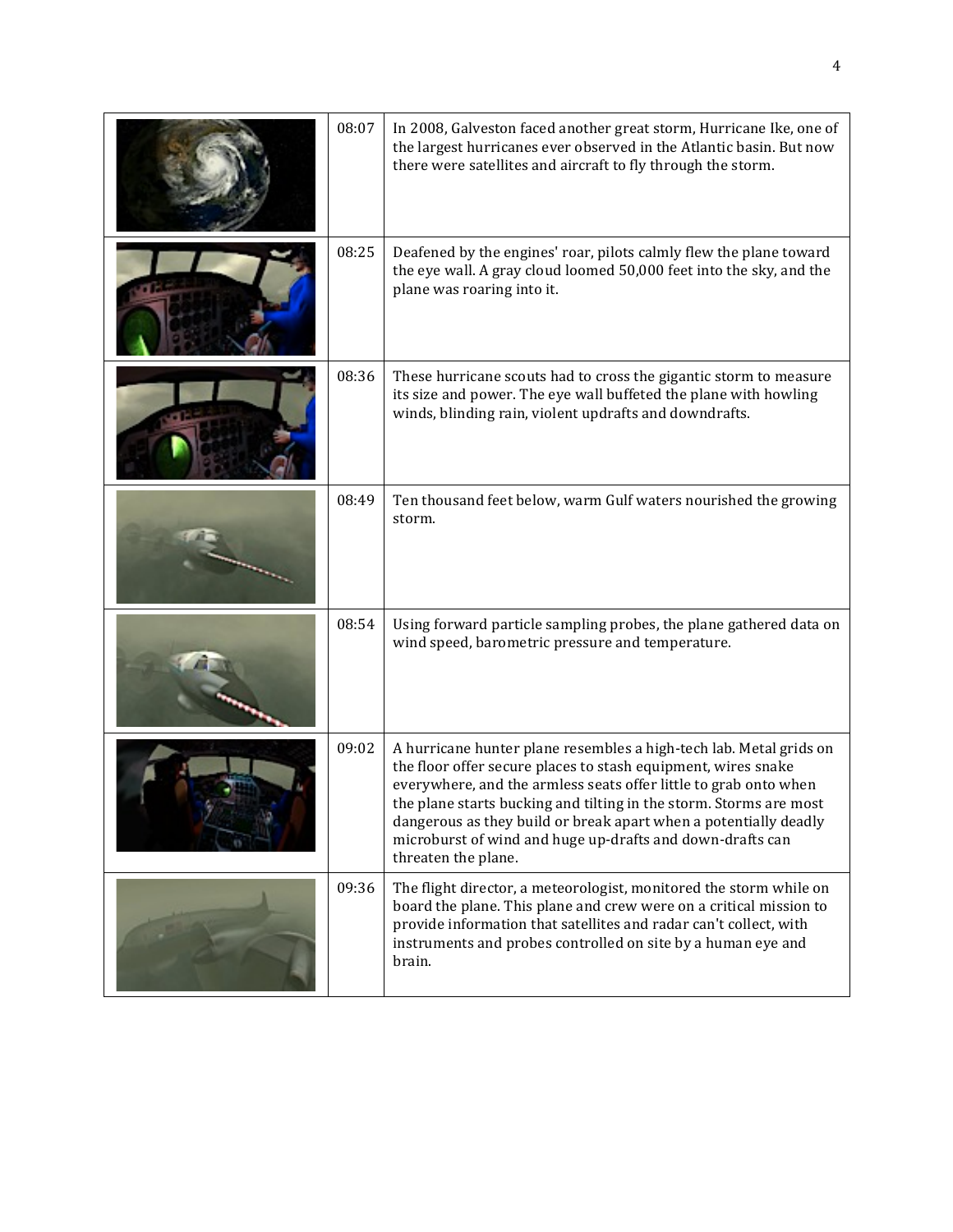|               | 09:52 | The crew deployed a downward atmospheric profiling probe into<br>the eye of the storm, transmit data from regions too low and risky<br>for the hurricane hunting aircraft.                                                                                                                                                            |
|---------------|-------|---------------------------------------------------------------------------------------------------------------------------------------------------------------------------------------------------------------------------------------------------------------------------------------------------------------------------------------|
|               | 10:08 | All ships, including massive oil tankers, rushed to find cover from<br>the enormous storm. Fierce winds had set most of the Gulf of<br>Mexico into motion and created a very destructive storm surge.                                                                                                                                 |
|               | 10:25 | Drones flew just above the ocean to monitor the storm's fury at the<br>ocean surface.                                                                                                                                                                                                                                                 |
|               | 10:32 | Refineries, critical for the nation's energy production, had prepared<br>for the worst. On September 13th, Hurricane Ike finally made<br>landfall on Galveston, with a 15-foot high mound of water pushed<br>ashore by the storm's winds.                                                                                             |
|               | 10:53 | Debris and loose boats littered the island. Many homes in the path<br>of the surge were torn to shreds. Piers and structures extending<br>into the Gulf were damaged or destroyed. But the seawall, built<br>after the 1900 hurricane, held, protecting the city over a century<br>later.                                             |
| <b>PART 3</b> |       | <b>TORNADOES</b>                                                                                                                                                                                                                                                                                                                      |
|               | 11:22 | Thunderstorms develop between the Rocky and Appalachian<br>Mountains, from Iowa to the Gulf of Mexico. These turbulent giants<br>are created when warm humid air from the Gulf collides with cool<br>dry air from the Rockies. The vast majority of all the world's<br>tornadoes develop along the front where these air masses meet. |
|               | 11:42 | As a thunderstorm grows, the condensed moisture forms a<br>thunderhead cloud that can rise 50,000 feet into the sky. Within<br>this thunderhead, a region of spinning air forms and stretches<br>vertically.                                                                                                                          |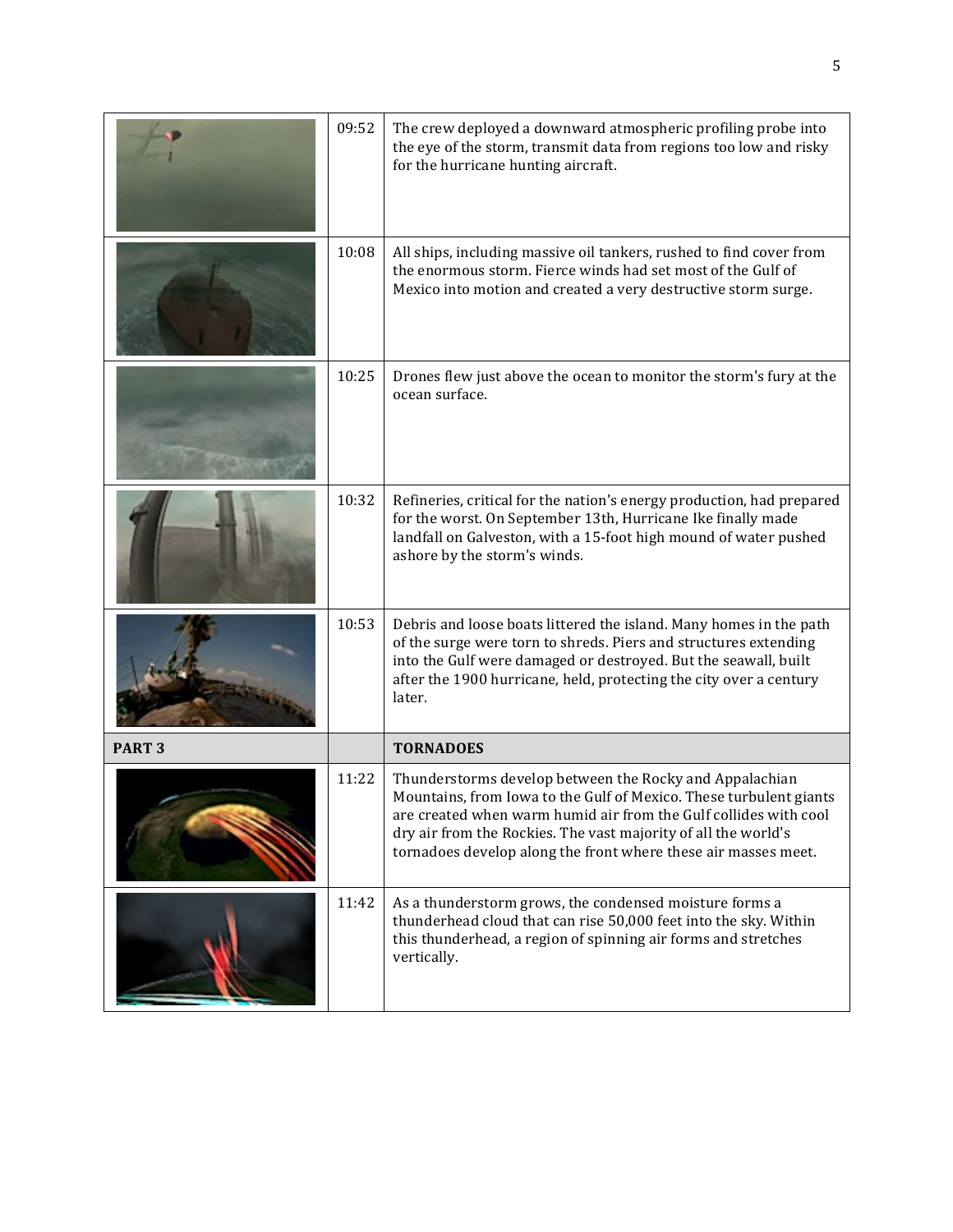| 11:56 | When this area of rotation lowers below the storm, it becomes a<br>wall cloud. A violent and unpredictable tornado funnel can form in<br>this wall cloud and drop to the ground.                                                                                                              |
|-------|-----------------------------------------------------------------------------------------------------------------------------------------------------------------------------------------------------------------------------------------------------------------------------------------------|
| 12:10 | The United States averages 1200 tornadoes a year. Tornadoes are<br>rated on the Enhanced Fujita scale, with the most powerful<br>twisters classified as EF-5. In a Force 5 storm, strongly built houses<br>are blown away and cars become missiles picked up and tossed out<br>of the vortex. |
| 12:34 | The warning signs of an impending tornado include a dark<br>greenish sky and a thunderstorm. By using Doppler radar and<br>orbiting satellites, we can predict tornado conditions.                                                                                                            |
| 12:46 | An anvil cloud, a lowering wall cloud and even hail precede the<br>twister's appearance.                                                                                                                                                                                                      |
| 12:52 | W5TAR, Storm Spotter Mobile 3, this is SKYWARN base WA5QXE.<br>Doppler radar indicates a super-cell near your vehicle's GPS<br>coordinates. Copy?                                                                                                                                             |
| 13:08 | Skywarn base, this is W5TAR. Yes, I see that wall cloud!<br><b>BASE</b> : Roger                                                                                                                                                                                                               |
| 13:27 | Whoa! Funnel touchdown dead ahead of us ñ please relay<br><b>BASE:</b> Roger, Mobile 3                                                                                                                                                                                                        |
| 13:38 | Tornado crossing US 62, 1 mile north of 277, moving due East.<br><b>BASE:</b> Copy the information                                                                                                                                                                                            |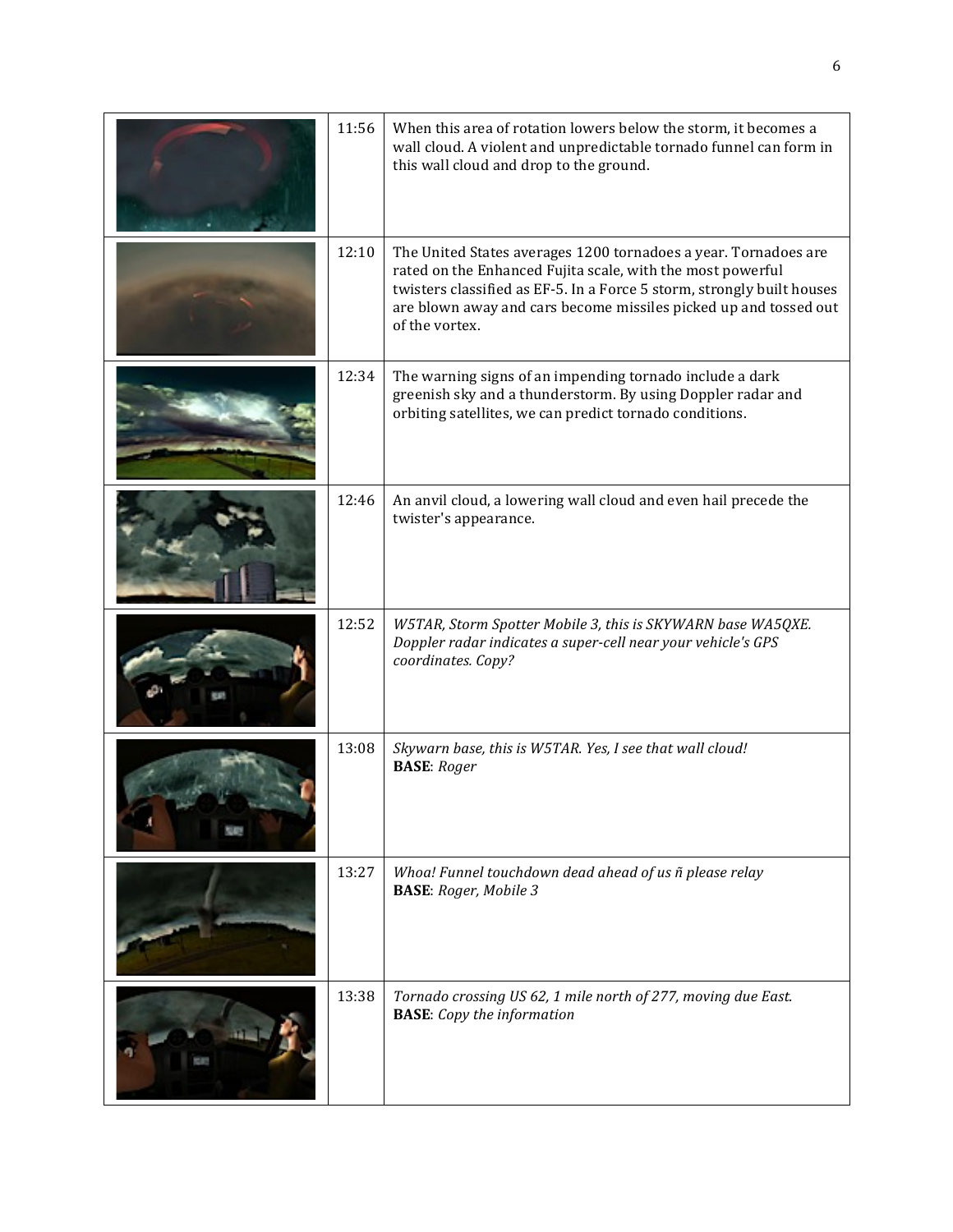|                     | 13:53 | Wow, it is growing, 20 meters wide now, with big debris cloud.<br><b>BASE:</b> Copy the size of the debris cloud                                                                                                                                                                                                                                    |
|---------------------|-------|-----------------------------------------------------------------------------------------------------------------------------------------------------------------------------------------------------------------------------------------------------------------------------------------------------------------------------------------------------|
|                     | 14:13 | Skywarn base, The tornado is now moving southeast.<br><b>BASE:</b> Roger, will report the path change                                                                                                                                                                                                                                               |
|                     | 15:04 | W5TAR, your storm spotting saved many lives. Thanks and 73.                                                                                                                                                                                                                                                                                         |
| PART <sub>4</sub>   |       | <b>SOLAR STORMS</b>                                                                                                                                                                                                                                                                                                                                 |
| Force 5 Solar Storm | 15:16 | Some powerful events originating in space easily dwarf<br>phenomena on the Earth's surface. Our distant looks small and<br>calm during a total solar eclipse. But its glowing corona<br>surrounding the dark Moon disk hints of the violence below.                                                                                                 |
|                     | 15:33 | The Sun's surface is a seething cauldron of gas with energy<br>eruptions so tremendous that they affect us on Earth. The 's energy<br>escapes as radiation and sometimes as a solar flare.                                                                                                                                                          |
|                     | 15:53 | A solar flare erupts from a sunspot active region and produces<br>dangerous quantities of energetic particles and high-energy<br>radiation. The most deadly flares create a Force 5 geomagnetic<br>storm. The Earth's atmosphere and magnetic field deflect and<br>absorb most of the harmful rays, thus protecting life on the Earth's<br>surface. |
|                     | 16:17 | Missions like Cluster and the Magnetospheric Multiscale, measure<br>dynamic changes in the Earth's magnetic field, which are dramatic<br>after solar flares.                                                                                                                                                                                        |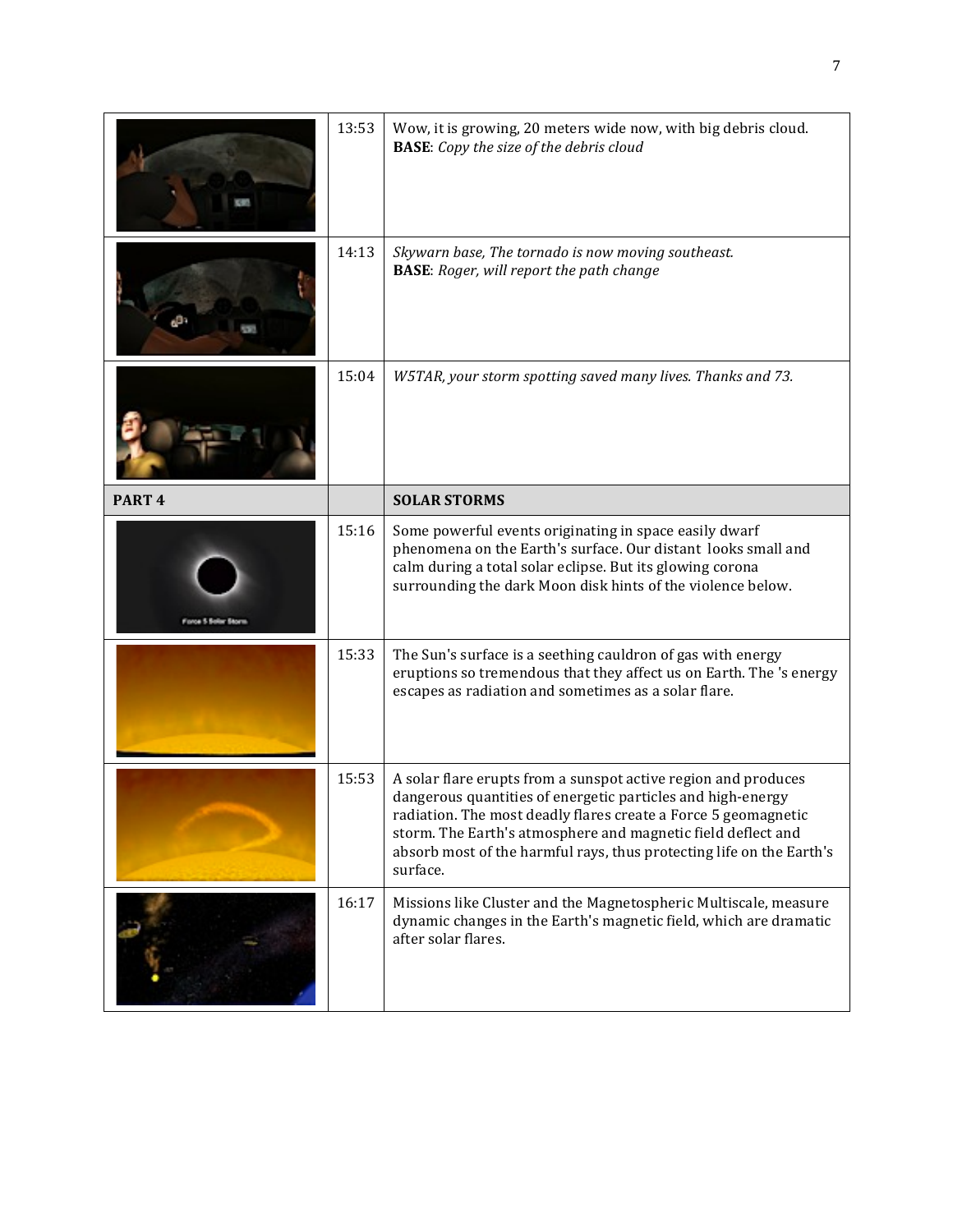|                   | 16:30 | Solar observatories in space such as TRACE, SOHO and SDO warn<br>us of solar flares with possible solar storms coming toward Earth<br>in the solar wind. The ACE satellite monitors particles from solar<br>eruptions which become trapped in Earth's magnetic field.                                                                                                                         |
|-------------------|-------|-----------------------------------------------------------------------------------------------------------------------------------------------------------------------------------------------------------------------------------------------------------------------------------------------------------------------------------------------------------------------------------------------|
|                   | 16:49 | This IMAGE spacecraft made pictures of these particles and used its<br>long booms to monitor particles using radio waves.                                                                                                                                                                                                                                                                     |
|                   | 16:59 | Data from these satellites helps us predict flare eruptions and<br>coronal mass ejections from the . Other satellites show us how a<br>force 5 solar event can affect Earth's magnetic field, upper<br>atmosphere, and even power grids on the surface below.                                                                                                                                 |
|                   | 17:26 | A solar flare is often accompanied by a coronal mass ejection,<br>spewing out over a million tons of solar particles toward Earth. The<br>coronal mass ejection, or CME, causes geomagnetic storms in the<br>Earth's atmosphere.                                                                                                                                                              |
|                   | 18:26 | A CME reaches Earth just a few days after the flare. If you could see<br>Earth's magnetic field, the field lines would look like spaghetti,<br>some strings attached to the Earth at both ends and some<br>extending away from the Earth.                                                                                                                                                     |
|                   | 18:40 | The CME blast hammers our planet's magnetic cocoon. The field<br>shakes violently and is sometimes forced inward, exposing<br>satellites to harm. Energized particles trapped in the field can<br>disable satellite electronics and create disturbances on the power<br>grid that may cause blackouts as well as the beautiful, twisting<br>auroral lights encircling Earth's magnetic poles. |
| PART <sub>5</sub> |       | <b>CONCLUSION</b>                                                                                                                                                                                                                                                                                                                                                                             |
|                   | 19:17 | The forces of nature make our lives possible and our world<br>interesting. They trap energy all around us: in warm ocean<br>currents, in moving air masses, and in the twisting magnetic fields<br>of the and Earth. We have discovered that the most extreme of<br>natural catastrophes are but periodic peaks in the ever-flowing<br>path of natural forces.                                |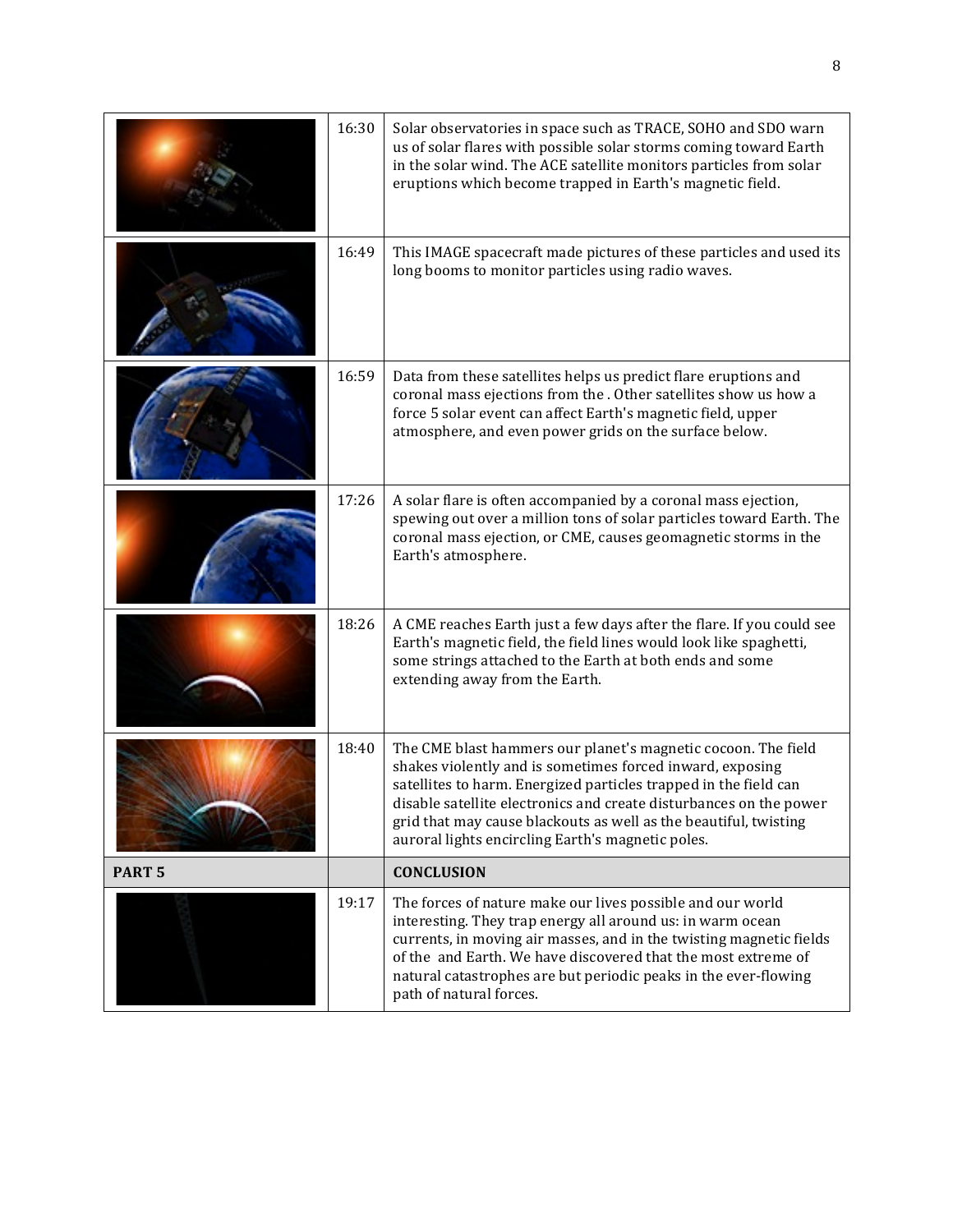|                                  | 19:43 | Over years of observation and experimentation, we have developed<br>ways of viewing, measuring, and sometimes even predicting<br>nature's next move.                                                |
|----------------------------------|-------|-----------------------------------------------------------------------------------------------------------------------------------------------------------------------------------------------------|
|                                  | 19:53 | Someday we will leave Earth's cradle to explore our solar system.<br>Although we leave behind the tornadoes and hurricanes of Earth's<br>atmosphere, the Sun's Force 5 eruptions still threaten us. |
|                                  | 20:07 | With skill and a bit of luck, our science, technology, and vigilance<br>will keep us ready wherever we journey, when nature once again<br>goes Force Five.                                          |
| <b>CREDITS</b>                   |       | <b>ENDING CREDITS</b>                                                                                                                                                                               |
| Copyright                        | 20:36 | 2010, Rice University                                                                                                                                                                               |
| Narration                        |       | Jim Bratton<br>Patricia Reiff W5TAR<br>Lee Gaspard WA5QXE                                                                                                                                           |
| <b>Writer and Director</b>       |       | <b>Carolyn Sumners</b>                                                                                                                                                                              |
| Video Production                 |       | Tony Butterfield                                                                                                                                                                                    |
| Animation                        |       | <b>Home Run Pictures</b><br>Sybil Media<br>Tony Butterfield                                                                                                                                         |
| Score                            |       | Shai Fishman                                                                                                                                                                                        |
| <b>Audio Production</b>          |       | <b>Fisheye Studios</b><br>Adam Barnes                                                                                                                                                               |
| Photography                      |       | Gary Young                                                                                                                                                                                          |
| <b>Image Processing</b>          |       | Matt Longoria                                                                                                                                                                                       |
| <b>Executive Producer</b>        |       | Patricia Reiff                                                                                                                                                                                      |
| Outreach Project of              |       | <b>Earth Science Information Partners</b><br>NASA Cluster and<br><b>MMS Missions</b>                                                                                                                |
| Reference Imagery Provided<br>By |       | The Rosenberg Library<br>National Oceanic & Atmospheric Administration<br>National Aeronautics & Space Administration<br><b>European Space Agency</b>                                               |
| Reference Imagery                |       | NASA Goddard Space Flight Center<br><b>National Weather Service</b>                                                                                                                                 |